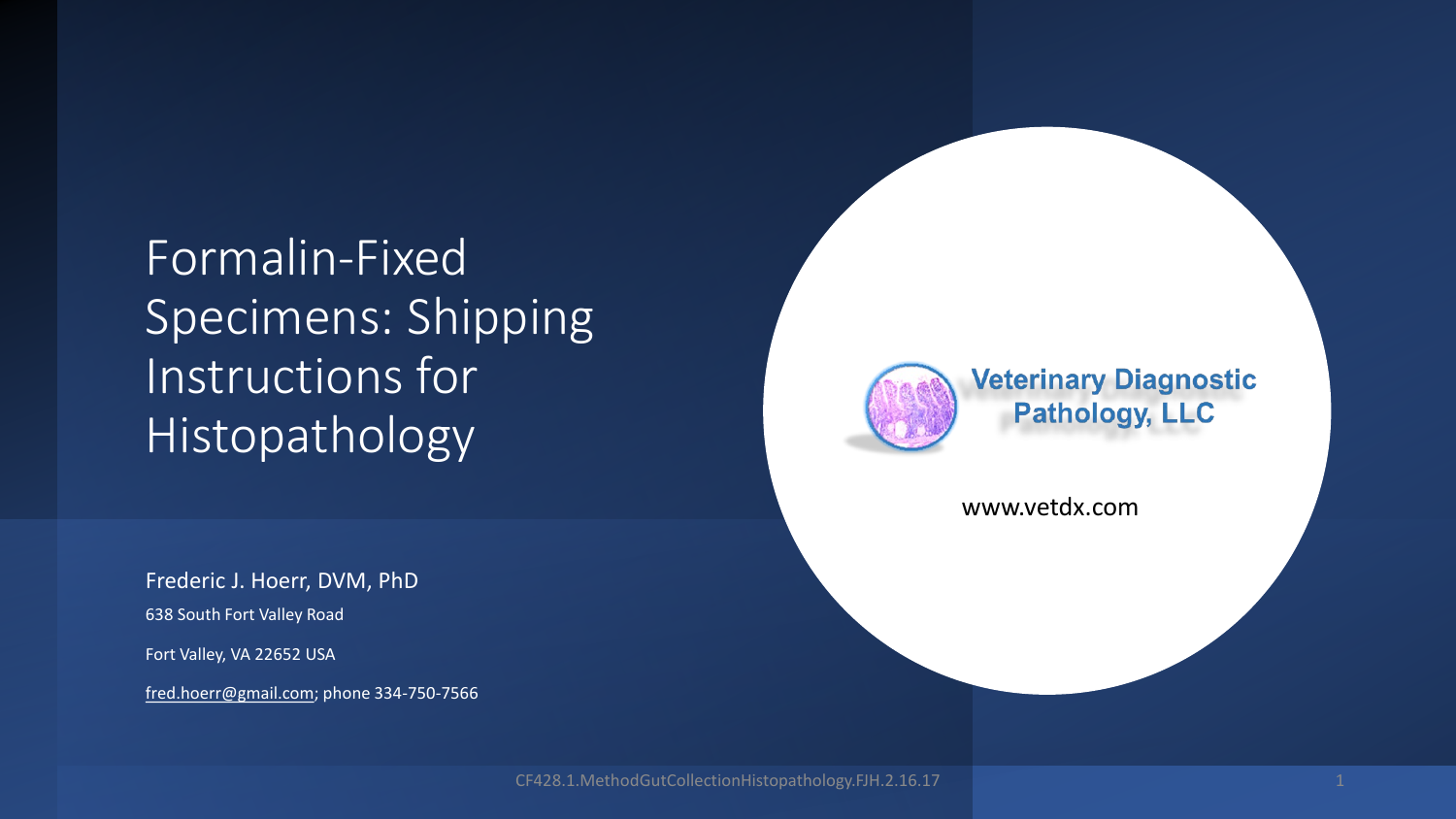Prepare a submission form: www.vetdx.com

- [Submission Form:](https://www.vetdx.com/wp-content/uploads/2017/08/CF.201.4.SubmissionFormDiagnosticCases.FJH_.08.02.17.docx) **Diagnostic Cases**
- Submission Form: **[Survey and Research](https://www.vetdx.com/wp-content/uploads/2017/08/CF.202.4.SubmissionFormSurvey_Research.FJH_.08.01.17-1.xlsx)**
- For international shipments, enclose For US domestic shipments, a USDA 16.6A Import form is not required
- If your company requires a form for domestic shipping, use this form that is compliant with USDA Guideline 1125: *Guideline for NO INTERSTATE TRANSPORT Permit Required*
- USDA Guideline 1125 USA INTERSTATE MOVEMENT OF INACTIVATED PATHOGENS Download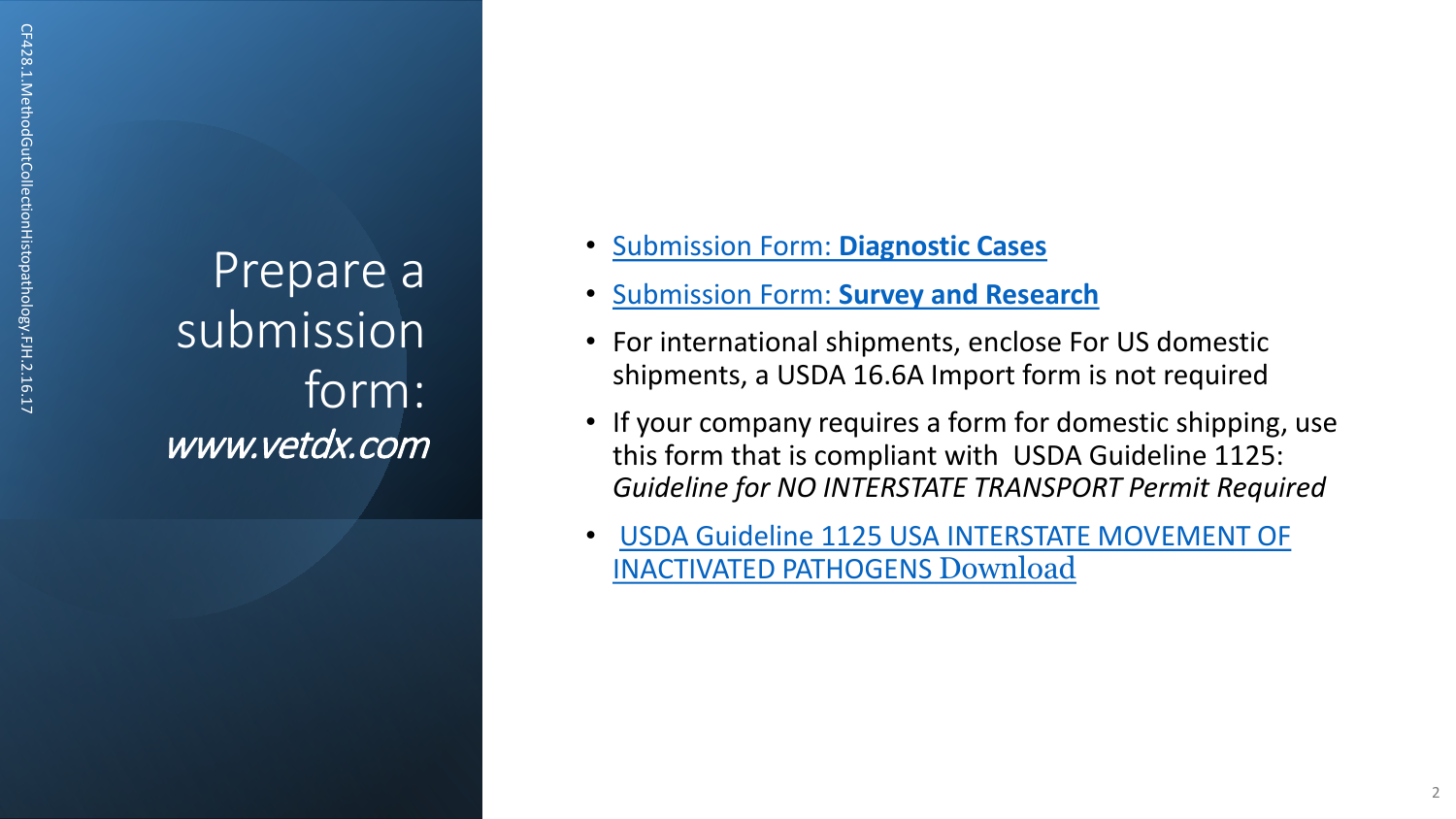Submission Forms: Instructions and Information

- For research trials, submit:
	- Hard copy spreadsheet packing list of pen and bird number, preferably sorted in numerical order
	- Also, email spreadsheet to *fred.hoerr@gmail.com*
	- We prefer to receive treatment information as a trial code, rather than the actual treatment
- For production surveys and field trials
	- It is preferable to list flocks by age, with other category designation as needed
- **Submit forms in a ziplock bag separate from the formalin containers.**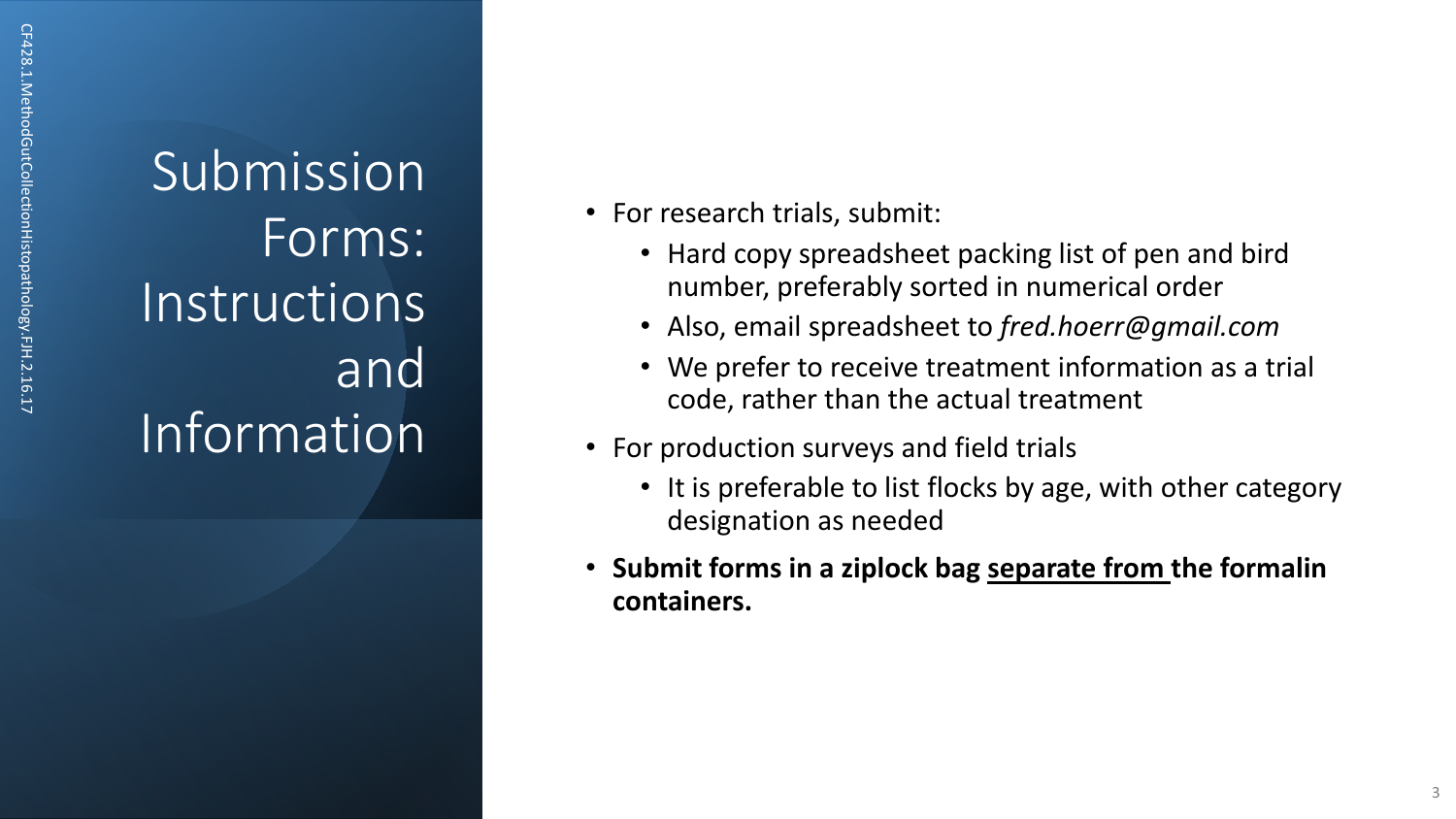# Formalin containers: available from Amazon or scientific supply companies

- Use 180 to 250 ml containers (with 90 to 125 ml formalin)
	- *Medline:*

*[https://www.medline.com/sku/item/MDPBXTC432090B;ecomsessio](https://www.medline.com/sku/item/MDPBXTC432090B;ecomsessionid=eKaXTixAvIf4Ze4Spuozyiey9UqWED4uHeH4adFJ.OC7-b2b?skuIndex=S23&question=&flowType=&indexCount=) nid=eKaXTixAvIf4Ze4Spuozyiey9UqWED4uHeH4adFJ.OC7 b2b?skuIndex=S23&question=&flowType=&indexCount=*

• *Mercedes Scientific:* 

*https://www.mercedesscientific.com/buy/product/neutral-bufferedformalin-*

*container/CLENC53c09fbf627f841ba7cfb89052cb034e?ID=/Specimen-Collection/Containers/Formalin-Prefills/dept-9II*

- Gut from 3-5 birds can go in one container if collected in 1-inch segments.
- Use 250 ml for larger turkeys and broilers
- Close tightly before shipping.



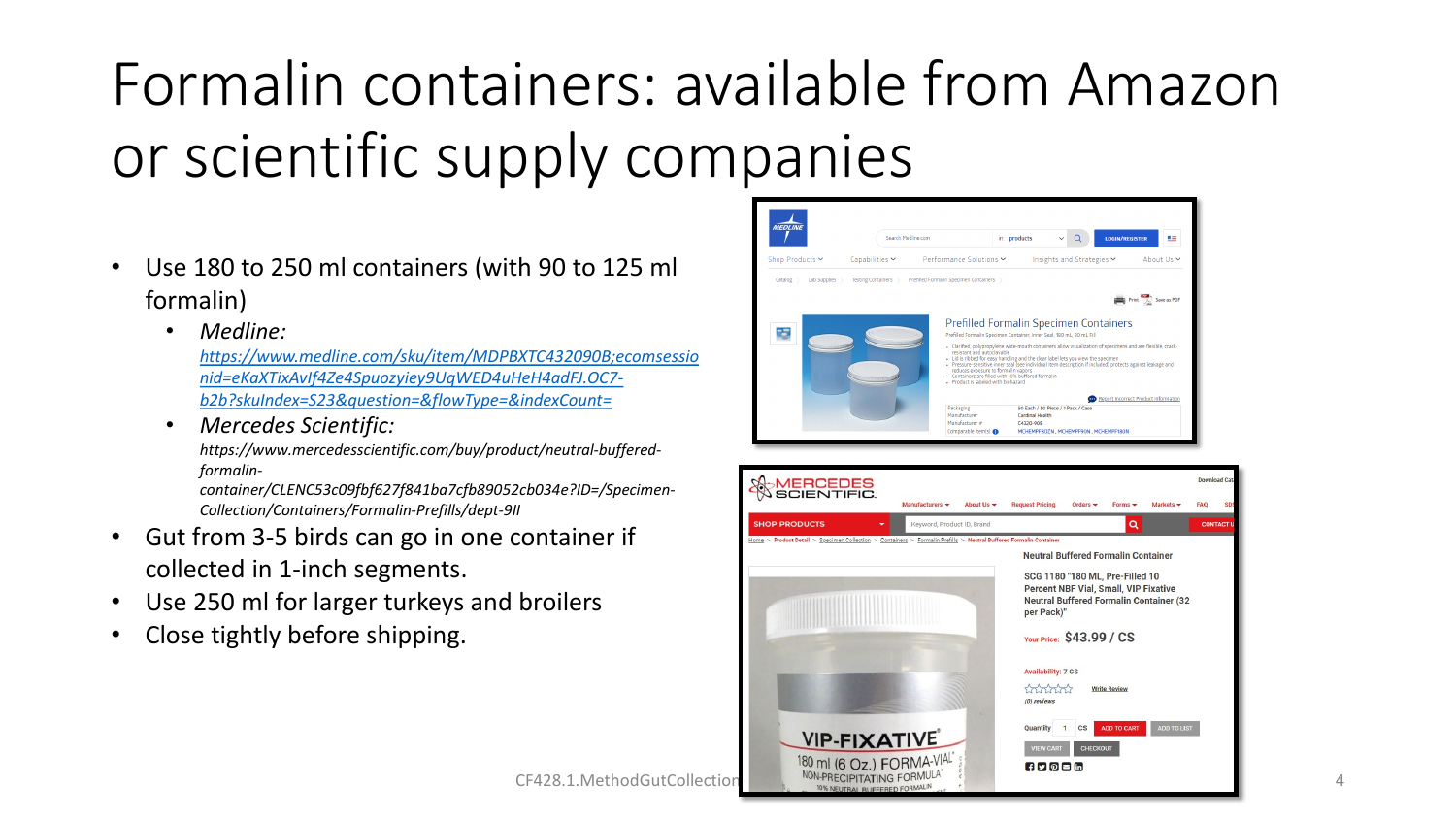# Packing and Shipping

#### **1. 1st level containment**:

- Formalin containers **firmly closed**, with several **paper towels** to absorb any formalin spilled in shipment
- Tapping the container lids is not effective in preventing leaks.

#### **2. 2nd level containment**

• Ziplock bag or water-tight container around formalin containers and paper towel --- Recommend 1- or 2-gallon Zip-Lock bags

#### **3. 3rd level containment**

• Cardboard shipping box

Leaking packages place UPS and FedEx drivers at risk of formalin exposure and may initiate incident reports.

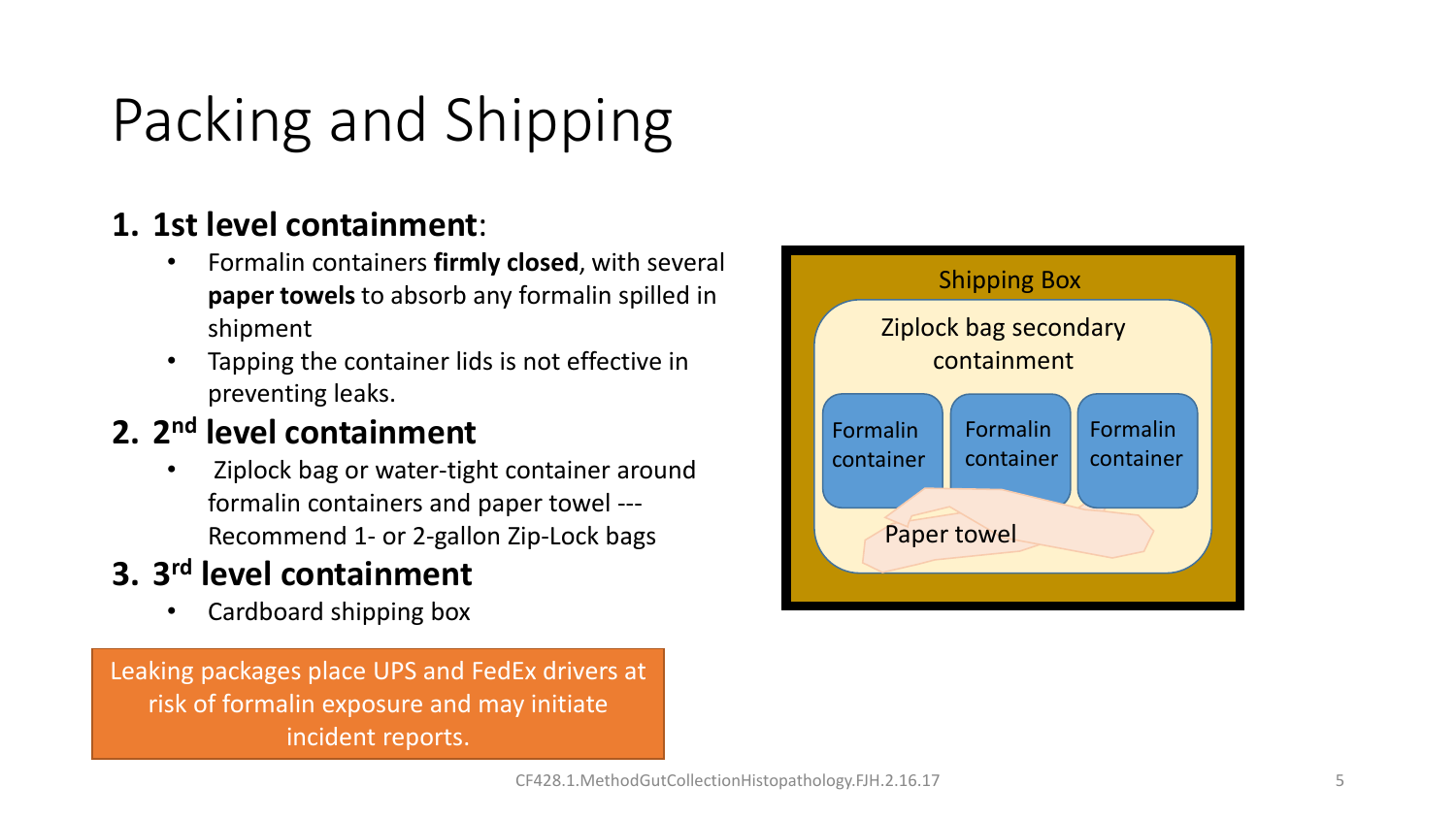## Ship to:

638 South Fort Valley Road Fort Valley, VA 22652 USA

### **Veterinary Diagnostic Pathology 638 South Fort Valley Rd Fort Valley, VA 22652** [fred.hoerr@gmail.com](mailto:fred.hoerr@gmail.com) 334 -750 -7566

638 South Fort Valley Road Fort Valley, VA 22652 USA fred.hoerr@gmail.com